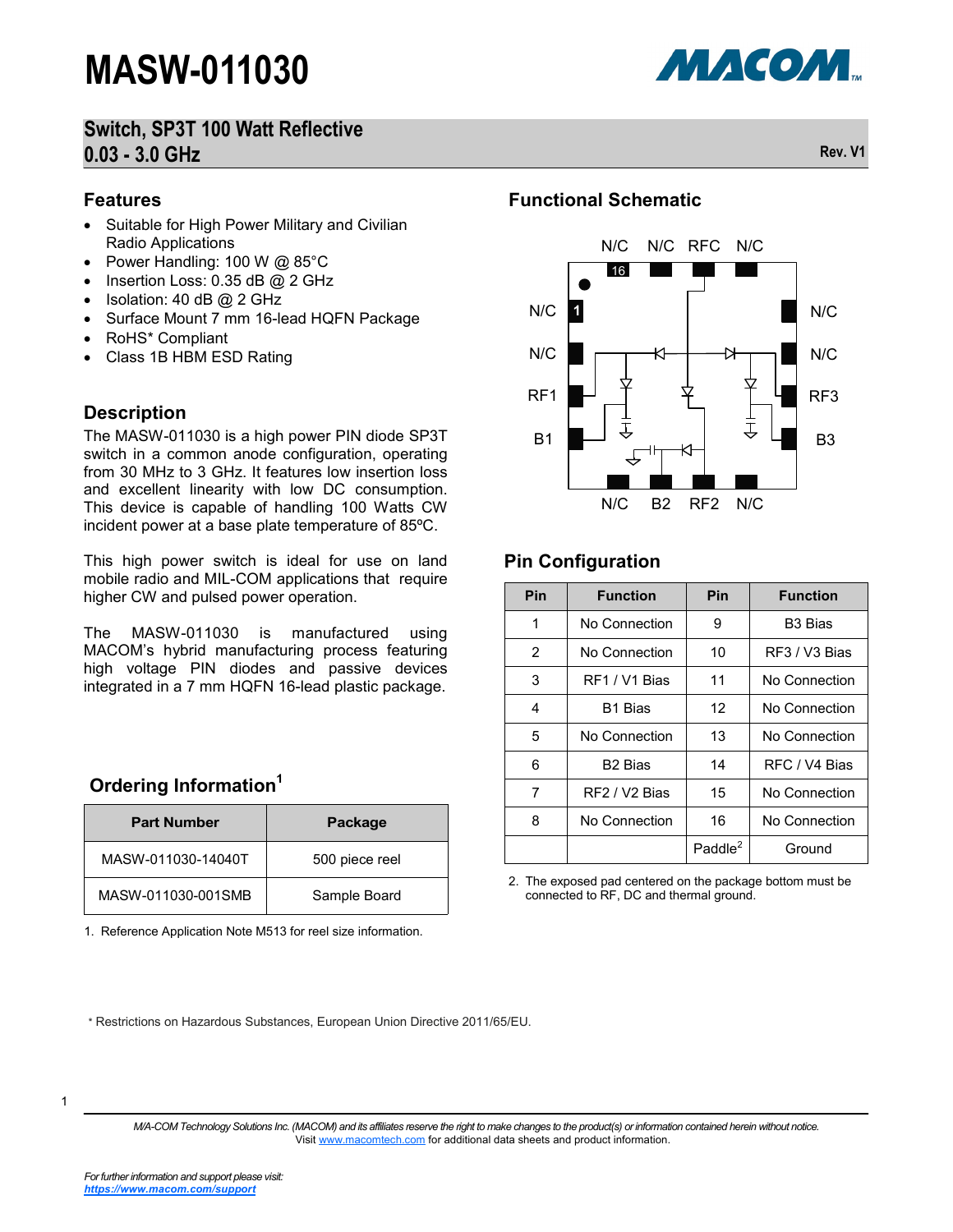

#### **Switch, SP3T 100 Watt Reflective 0.03 - 3.0 GHz Rev. V1**

### Electrical Specifications:  $T_A = 25^{\circ}$ C, Bias<sup>3</sup> = +5 / -5 V, 50 mA / 100 mA

| <b>Parameter</b>                          | <b>Test Conditions</b>                                           | <b>Units</b>         | Min. | Typ.                 | Max.         |
|-------------------------------------------|------------------------------------------------------------------|----------------------|------|----------------------|--------------|
| <b>Insertion Loss</b><br>$P_{IN} = 0$ dBm | $0.5$ GHz<br>$1.0$ GHz<br>$2.0$ GHz                              | dB                   |      | 0.15<br>0.20<br>0.35 | 0.35<br>0.50 |
| <b>Isolation</b><br>$P_{IN} = 0$ dBm      | $0.5$ GHz<br>1.0 GHz<br>$2.0$ GHz                                | dB                   | 45   | 50<br>50<br>40       |              |
| Input Return Loss                         | $P_{IN}$ = 0 dBm                                                 | dB                   |      | >15                  |              |
| <b>CW Input Power</b>                     | 25°C base plate, 2.0 GHz                                         | dB <sub>m</sub><br>W |      | 52<br>158            |              |
| <b>CW Input Power</b>                     | 85°C base plate, 2.0 GHz                                         | dBm<br>W             |      | 50<br>100            |              |
| PO.1dB                                    | 25°C base plate, 2.0 GHz                                         | dBm                  |      | >52                  |              |
| Input IP3                                 | $F1 = 2.00$ GHz, $F2 = 2.01$ GHz<br>$P_{IN}$ = 40 dBm/Tone, 28 V | dBm                  |      | 62                   |              |
| <b>RF Switching Speed</b>                 | (10-90% RF Voltage)<br>1 MHz Rep Rate in Modulating Mode         | ns                   |      | 800                  |              |

3. See Bias table.

#### **Bias (+5 V / -5 V)<sup>4</sup>**

| <b>RF State</b>                                                    | V1 Bias<br>(V)             | V <sub>2</sub> Bias<br>(V) | V <sub>3</sub> Bias<br>(V) | <b>B1 Bias</b><br>(V) | <b>B2 Bias</b><br>(V) | <b>B3 Bias</b><br>(V) | <b>V4 Bias</b><br>(V) |
|--------------------------------------------------------------------|----------------------------|----------------------------|----------------------------|-----------------------|-----------------------|-----------------------|-----------------------|
| RFC - RF1 Low Loss<br>RFC - RF2 Isolation<br>RFC - RF3 Isolation   | -5 V @<br>$100 \text{ mA}$ | +5 V @<br>50 mA            | $+5V@$<br>50 mA            | 0 V                   | 0 V                   | 0 V                   | 0 V                   |
| RFC - RF2 Low Loss<br>RFC - RF1 Isolation<br>$RFC - RF3$ Isolation | +5 V @<br>50 mA            | -5 V @<br>100 mA           | +5 V @<br>50 mA            | 0 V                   | 0V                    | 0 V                   | 0 V                   |
| RFC - RF3 Low Loss<br>RFC - RF1 Isolation<br>RFC - RF2 Isolation   | +5 V @<br>50 mA            | $+5$ V $\omega$<br>50 mA   | $-5 \vee \omega$<br>100 mA | 0 V                   | 0V                    | 0 V                   | 0 V                   |

4. DC reverse bias of a PIN Diode operating at a high power is dependent on RF frequency, incident power, and VSWR. See Minimum Reverse DC Voltage table for high power operation.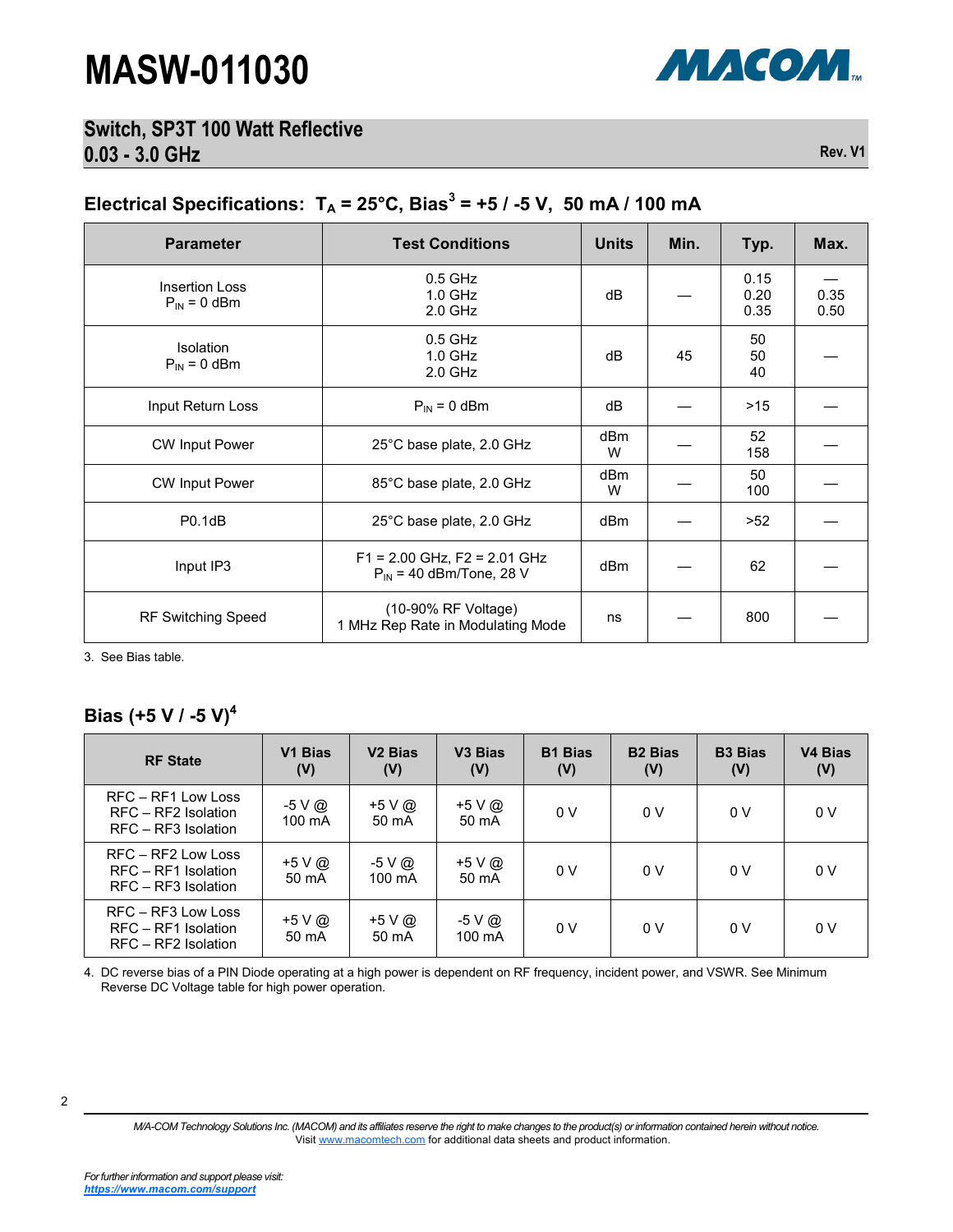

#### **Switch, SP3T 100 Watt Reflective 0.03 - 3.0 GHz Rev. V1**

### **Minimum Reverse DC Voltage<sup>5</sup>**

| <b>Frequency (MHz)</b> | <b>Minimum Reverse</b><br><b>DC Voltage</b> |
|------------------------|---------------------------------------------|
| 30                     | $ -120 V $                                  |
| 100                    | -119 V                                      |
| 200                    | -114 V                                      |
| 300                    | $ -106 V $                                  |
| 500                    | -90 V                                       |
| 1000                   | -59 V                                       |
| 1500                   | -43 V                                       |
| 2000                   | -33 V                                       |

5. Required to maintain low loss under 100 W of incident power with 1.5:1 VSWR

#### **Absolute Maximum Ratings6,7**

| <b>Parameter</b>             | <b>Absolute Maximum</b>               |  |  |
|------------------------------|---------------------------------------|--|--|
| <b>Forward Current</b>       | $200 \text{ mA}$                      |  |  |
| Reverse DC Voltage           | $-150V$                               |  |  |
| <b>Operating Temperature</b> | $-40^{\circ}$ C to $+85^{\circ}$ C    |  |  |
| Storage Temperature          | -55 $^{\circ}$ C to +150 $^{\circ}$ C |  |  |
| <b>Junction Temperature</b>  | +175 $\degree$ C                      |  |  |

6. Exceeding any one or combination of these limits may cause permanent damage to this device.

7. MACOM does not recommend sustained operation near these survivability limits.

#### **Application Schematic**



#### **Off-Chip Component Values**

|                                                                          | <b>Operating Frequency</b>       |             |             |  |
|--------------------------------------------------------------------------|----------------------------------|-------------|-------------|--|
| <b>Component</b>                                                         | $0.03 - 1.0$ GHz $0.5 - 3.0$ GHz |             | <b>Size</b> |  |
| C <sub>1</sub> , C <sub>3</sub> , C <sub>4</sub> ,<br>C6, C7, C9,<br>C10 | $0.1 \mu F$                      | 270 pF      | 0603        |  |
| C <sub>2</sub> , C <sub>5</sub> , C <sub>8</sub> ,<br>C <sub>11</sub>    | $0.1 \mu F$                      | 27 pF       | 0603        |  |
| $L1 - L7$                                                                | $3.3 \mu H$                      | 82 nH       | 0603        |  |
| $R1 - R38$                                                               | $82 \Omega$                      | $82 \Omega$ | 1210        |  |
| $R4^8$                                                                   | $39\Omega$                       | 39 $\Omega$ | 1210        |  |

8. Resistance values are used for small signal testing under +5 V / -5 V bias conditions.

3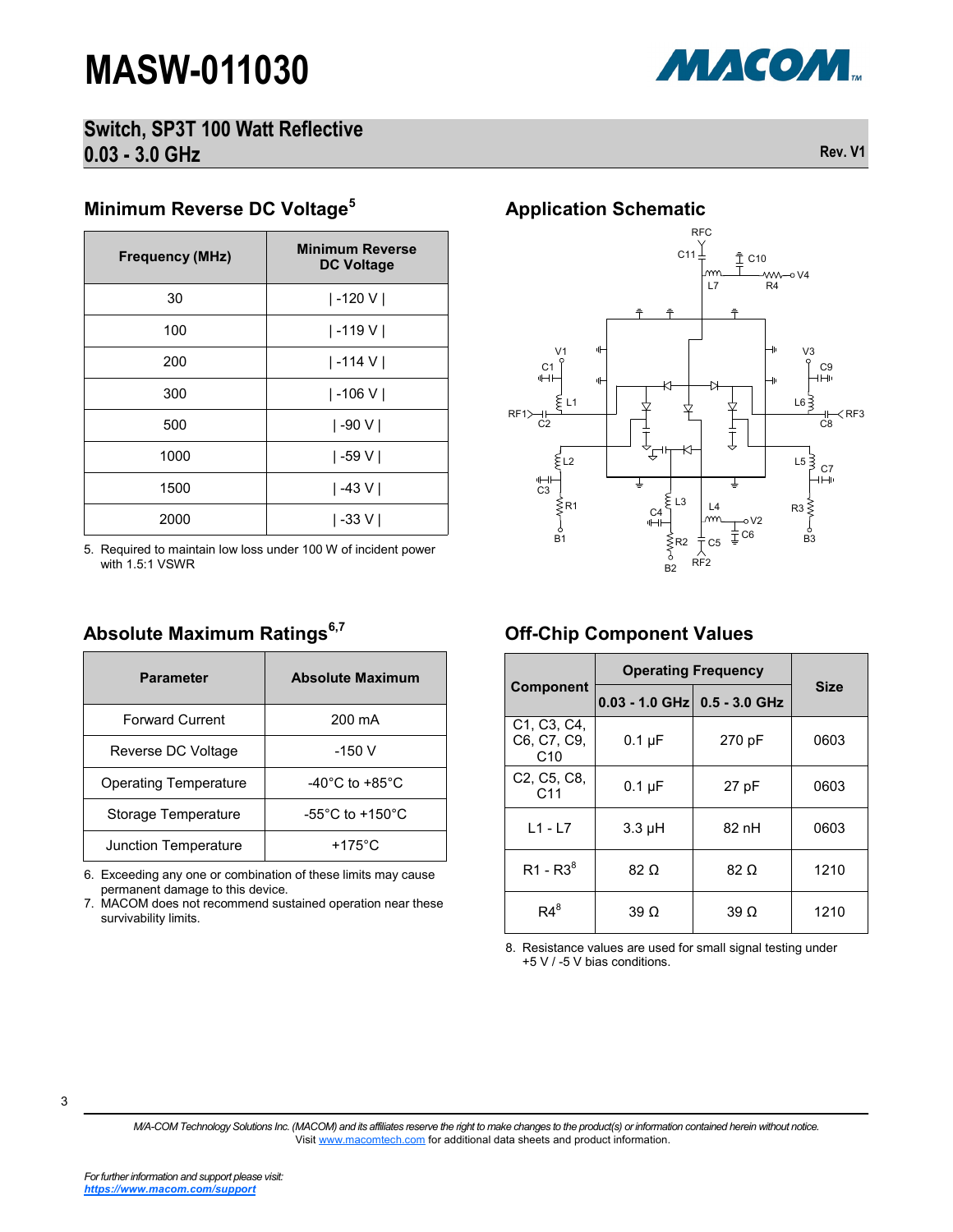

#### **Switch, SP3T 100 Watt Reflective 0.03 - 3.0 GHz Rev. V1**

### **Typical Performance Curves (using external bias tees):**

*Insertion Loss Isolation*



*Input Return Loss*



0 RFC - RF2 Iso, RF1 IL RFC - RF3 Iso, RF1 IL RFC - RF1 Iso, RF2 IL RFC - RF3 Iso, RF2 IL RFC - RF1 Iso, RF3 IL -20 RFC - RF2 Iso, RF3 II solation (dB) -40 س -60 -80 ــا 100-<br>0.0 0.0 0.5 1.0 1.5 2.0 2.5 3.0 Frequency (GHz)

*Output Return Loss*



4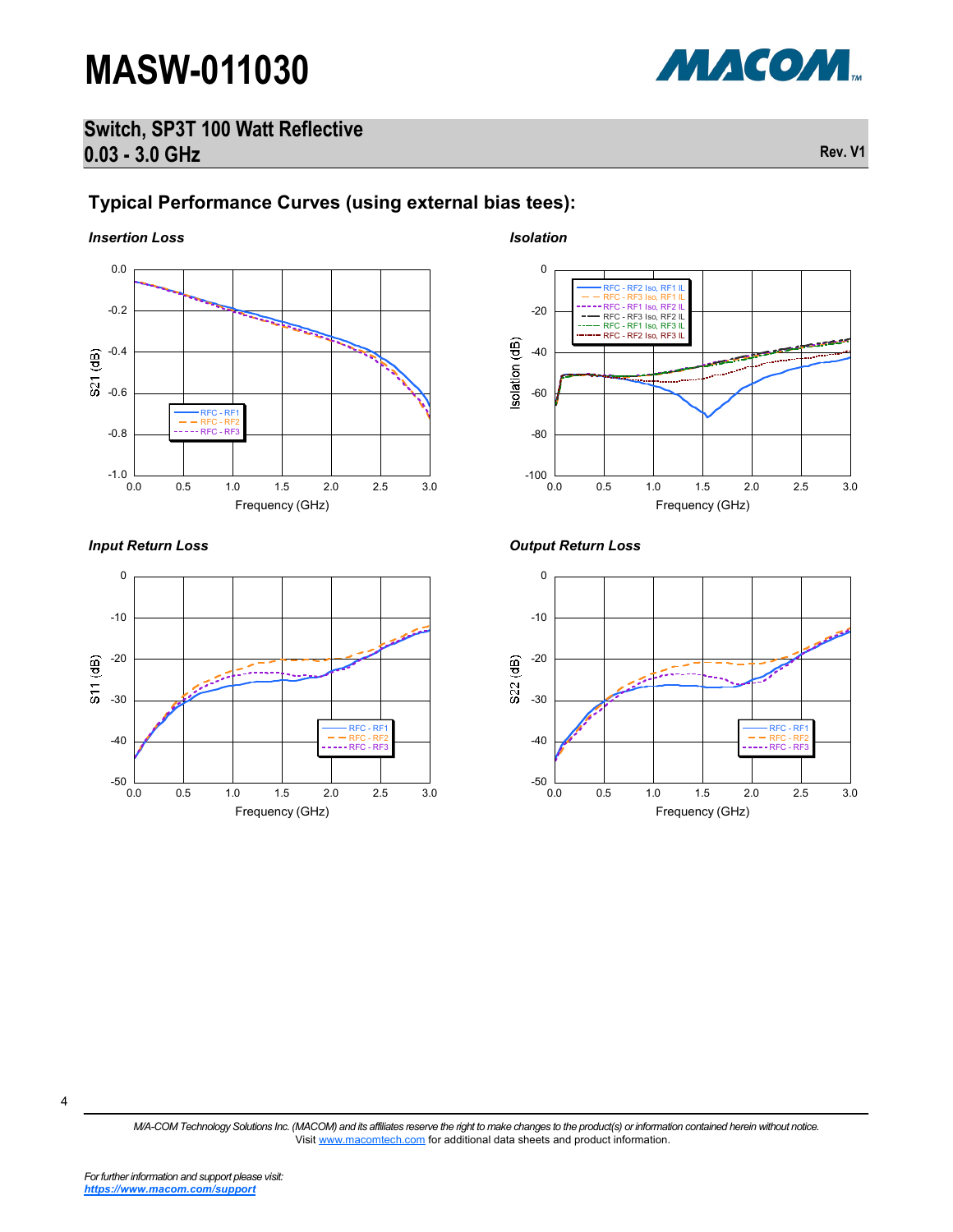

**Switch, SP3T 100 Watt Reflective 0.03 - 3.0 GHz Rev. V1**

#### *Lead Free 7* **mm 16-Lead HQFN †**



<sup>†</sup> Reference Application Note S2083 for lead-free solder reflow recommendations. Meets JEDEC moisture sensitivity level TBD requirements. Plating is NiPdAuAg.

#### **Handling Procedures**

Please observe the following precautions to avoid damage:

#### **Static Sensitivity**

These electronic devices are sensitive to electrostatic discharge (ESD) and can be damaged by static electricity. Proper ESD control techniques should be used when handling these Class 1B HBM devices.